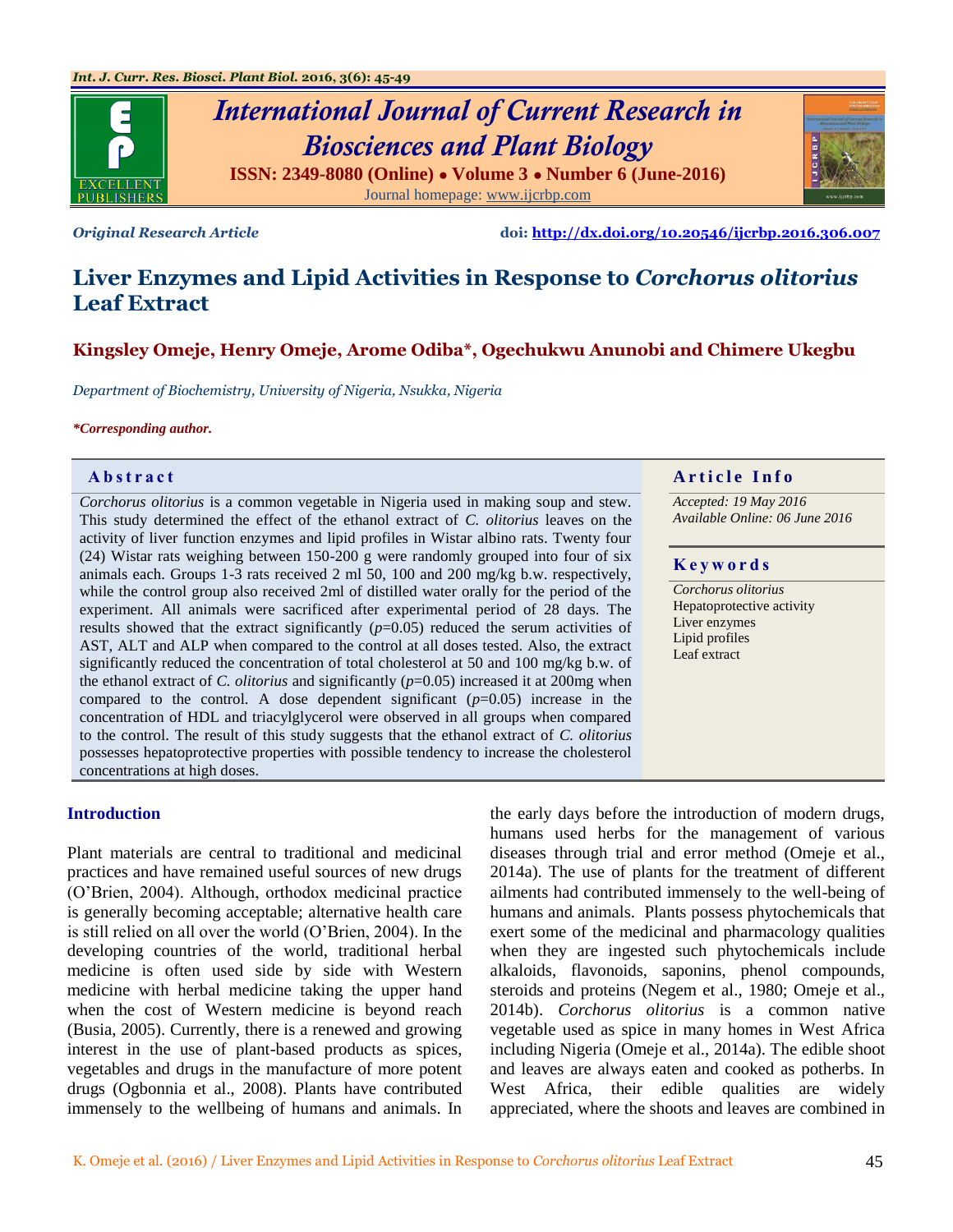soups and stews. It contains high quantity of vitamin A, protein, fibre, calcium, iron, carotene and folic acid (Shashi et al., 2013). The aim of this study was to evaluate the effect of the ethanol extract of *C. olitorius*  leaves on the activities of liver function enzymes and lipid profile in Wistar rat.

#### **Materials and methods**

#### **Collection and identification of plant material**

Fresh leaves of *C. olitorius* were bought from Eke-Awka in Awka South L.G.A, Anambra State of Nigeria for the study. The plant sample was identified and authenticated by Prof. C.O. Okeke, a taxonomist in the Department of Botany, Nnamdi Azikiwe University, Awka.

#### **Preparation of plant material**

The leaves were dried at room temperature  $(29\pm2\degree C)$  for four days and pulverized with an electric blender. The powdered plant material that weighed 450g was soaked in 1 litre of 70% ethanol for 48 hrs. The extract was filtered and concentrated by indirect heating using water bath. The extract yield was 3.46% of the dried pulverized sample of the leaves.

#### **Preparation of the animal samples**

Twenty-four adult Wistar albino rats (150-200 g) were obtained from the Animal House of Safety Diagnostic and Research laboratory, Nsukka and used for the study. They were kept in the animal house at a temperature of  $29 \pm 2$ °C. They were fed with commercial rat chow (Top) feed grower's mash) with nutrient composition.

The animals were divided into four groups of six rats each. They received the ethanol extract orally once every day, for the period of twenty eight days as follows:

- Group I (Six rats) received 2 ml of distilled water/kg body weight (b.w.) was used as negative control.
- Group II (Six rats) received 50 mg/kg b.w. of ethanol extract.
- Group III (Six rats) received 100 mg/kg b.w. of the ethanol extract.
- Group IV (Six rats) received 200 mg/kg b.w. of the ethanol extract.

#### **Sample collection**

Blood sample was collected from the retro-bulbar plexus of the medial canthus of the eye of rats. A microhematocrit tube was carefully inserted into the medial canthus of the eye to puncture the retro-bulbar plexus and thus enable outflow of 3ml of blood into a clean glass test tube. The blood sample was kept at room temperature for 30min. to clot. Afterwards, the test tube containing the clotted blood sample was centrifuged at 3000rpm for ten minutes using a table centrifuge, to enable a complete separation of the serum from the clotted blood. The clear serum supernatant was then carefully aspirated with syringe and needle and stored in a clean sample bottle for the clinical chemistry determinations.

#### **Assay of alanine aminotransferase (ALT) activity**

Alanine aminotransferase activity was determined by the Reitman-Frankel (1957) colorimetric method for *in vitro* determination.

#### **Assay of serum alkaline phosphatase (ALP) activity**

Serum alkaline phosphatase activity was determined using Phenolphthalein monophosphate method of Klein et al. (1960) and Babson et al. (1996).

#### **Assay of aspartate aminotransferase (AST) activity**

Aspartate aminotransferase (AST) activity was determined by the Reitman-Frankel colorimetric method for *in-vitro* determination (Reitman and Frankel, 1957).

Total cholesterol concentration was determined by the method of Fredrick et al. (1967). HDL concentration was determined according to the method of Albers et al. (1978). Triacylglycerol concentration was estimated according to the method of Jacobs and Demark (1960).

#### **Statistical analysis**

The results were expressed as mean±SD and test of statistical significance was carried out using one–way analysis of variance (ANOVA). The means were separated using Duncan multiple Test. Differences were considered significant at *p=*0.05. The statistical packaged used was the statistical package for social sciences (SPSS), version 17.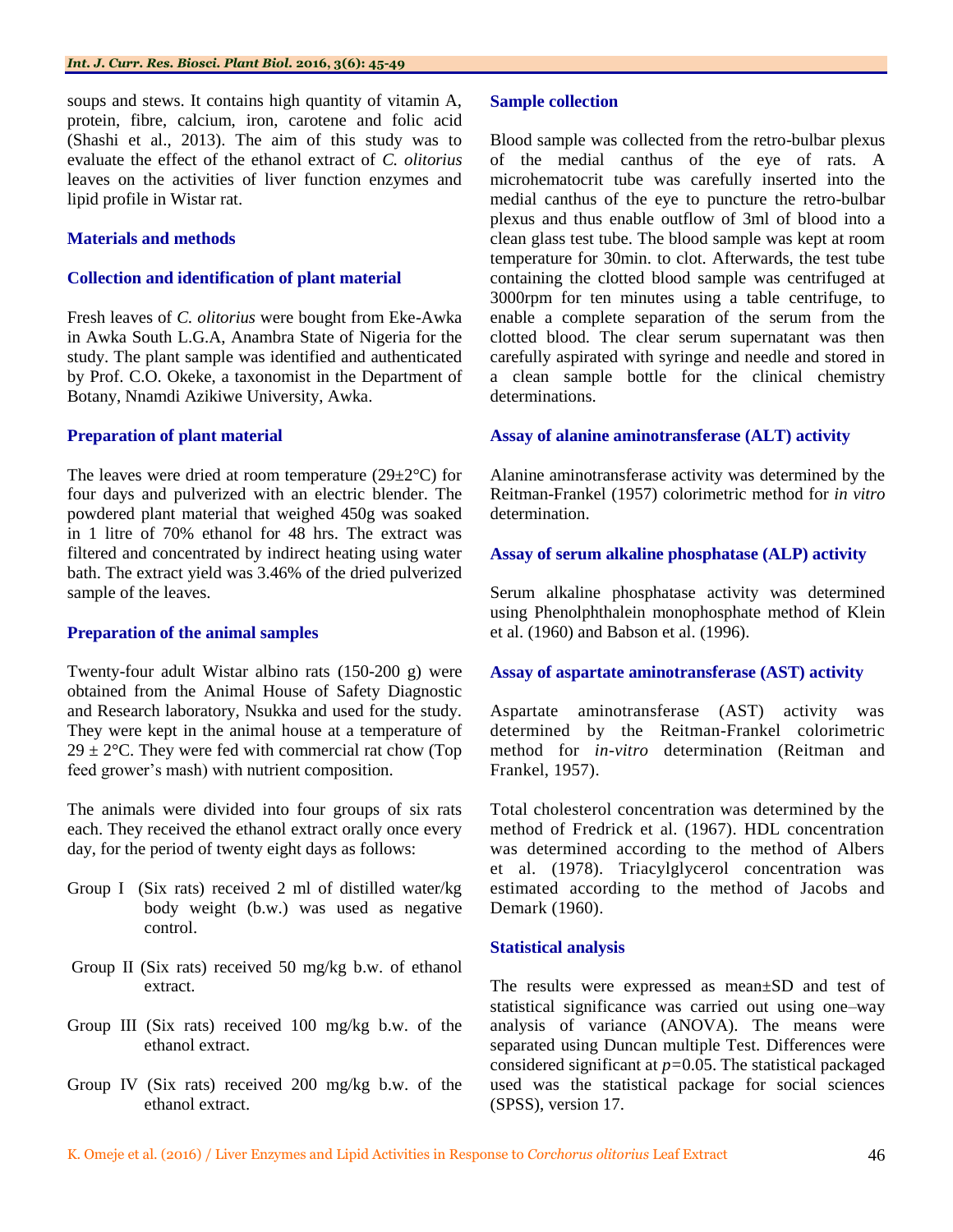#### **Results and discussion**

The nutrient contents of the leaves of *C. olitorius* are given in Table 1. The effects of ethanol leaves extract of *Corchorus olitorius* on the activity of liver function enzymes (ALP, AST, ALT) in rats administered with 50, 100, and 200mg/kg body weight of the extract are shown in Figs. 1, 2 and 3 respectively. Serum alanine aminotransferase (ALT) is known to increase when there is liver disease and it has been used as a tool for measuring hepatic necrosis (Duncan et al., 2006). Hence, the observed decrease in serum ALT suggests that the extract contain some bio active agents that have the ability to protect hepatic tissue at 50, 100 and 200mg/kg b.w. Similarly, aspartate aminotransferase (AST) is another important liver enzyme, though not specific to liver alone, it is predominantly localized within the cells of the gills, kidney, muscle and liver parenchymal cells with an increase in serum AST signifying acute liver damage or liver cytolysis (Dasofunjo et al., 2013). Therefore, the significant decrease  $(p=0.05)$  of this study suggests that the ethanol extract has the ability to maintain the integrity of the animal liver. ALP is frequently used to access the plasma integrity of plasma membrane (Novick et al., 2006). Hence, the results of our study suggest that the extract contained no inherent or produced no secondary metabolite that negatively interacted with the liver cells, hence the decreased in the enzyme activity obtained. Similar work done by Adedosu et al. (2015) on the effect of *C. olitorius* on some antioxidants and biochemical indices in sodium arsenate exposed rat indicated that the extract can remedy damaged liver.

| Table 1. Nutrient composition of C. olitorius leaves. |  |  |  |  |
|-------------------------------------------------------|--|--|--|--|
|-------------------------------------------------------|--|--|--|--|

| <b>Nutrient</b> | $($ %) |
|-----------------|--------|
| Crude protein   | 16.0   |
| Minimum energy  | 11.1   |
| Calcium         | 1.0    |
| Phosphorus      | 0.7    |

Musa and Ogbadoyi (2012) reported a rise in the activity of liver enzymes, which they attributed to the presence of some anti-nutrients in the leaves of *C. olitorius*. Another study has shown that the ingestion of *C. olitorius* can induce or aggravate hepatotoxicity and may play a role in liver damage (Iweala and Okedoyin, 2014). This is in contrast with the result of this study. Here, the enzyme activity results suggested that the ethanol extract of *C. olitorius* has hepato-protective effect. It could be attributed that the solvent (ethanol) used during the extraction process destroyed the anti-nutrients that damage the membrane of the organ.



**Fig. 1:** Effect of ethanol leaves extract of *Corchorus olitorius*  on serum ALT activity in rats (Control = 2ml of distilled water/kg body weight; Group 1= 50 mg/kg b.w. of *C. olitorius* extract; Group 2= 100 mg/kg b.w. of *C. olitorius* extract; Group 3= 200 mg/kg b.w. of *C. olitorius* extract).



**Fig. 2:** Effect of ethanol leaves extract of *Corchorus olitorius*  on serum AST activity in rats (Control = 2ml of distilled water/kg body weight; Group 1= 50 mg/kg b.w. of *C. olitorius* extract; Group 2= 100 mg/kg b.w. of *C. olitorius* extract; Group 3= 200 mg/kg b.w. of *C. olitorius* extract).



**Fig. 3:** Effect of ethanol leaves extract of *Corchorus olitorius* on serum ALP activity in rats. (Control = 2ml of distilled water/kg body weight; Group 1= 50 mg/kg b.w. of *C. olitorius* extract; Group 2= 100 mg/kg b.w. of *C. olitorius* extract; Group 3= 200 mg/kg b.w. of *C. olitorius* extract).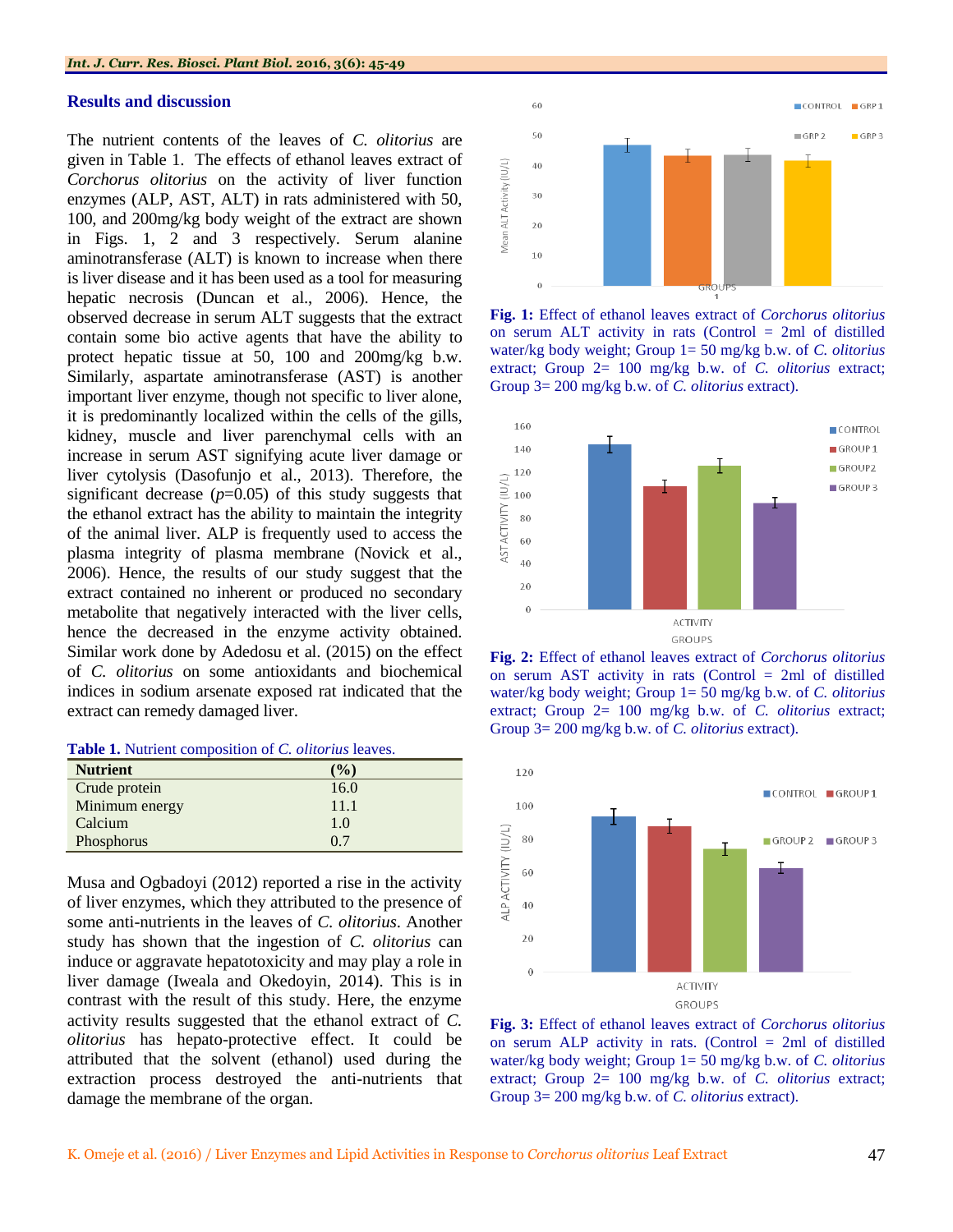#### *Int. J. Curr. Res. Biosci. Plant Biol.* **2016, 3(6): 45-49**

| <b>Types of lipid</b>      | Control         | $50mg/kg$ b.w.  | $100mg/kg$ b.w. | $200$ mg/kg b.w. |
|----------------------------|-----------------|-----------------|-----------------|------------------|
| Total cholesterol (mmol/l) | $1.96 \pm 0.10$ | $1.46 \pm 0.05$ | $66+0.11$       | $2.06 + 0.07$    |
| HDL concentration (mmol/l) | $0.79 \pm 0.04$ | $0.84 \pm 0.13$ | $0.89 + 0.08$   | $0.93+0.15$      |
| TAG concentration (mmol/l) | $0.83 \pm 0.04$ | $0.92+0.10$     | $0.06 \pm 0.10$ | $1.43 \pm 0.08$  |

Table 2 shows the effect of oral administration of ethanol extract of *C. olitorius* leaves on some serum lipids (total cholesterol, high density lipoprotein (HDL) and triacylglycerol (TAG). The total cholesterol concentration reduced significantly  $(p<0.05)$  by the ethanol extract at 50 and 100 mg/kg b.w., when compared to the control. This result is in agreement with the work of Adedosu et al. (2015). At 200 mg/kg b.w. of the extract, there was a significant  $(p>0.05)$  increase in the concentration of the total cholesterol (2.06±0.07 mmol/l). Also, a successive increase was noticed in the HDL-concentration in a dose dependent manner. Generally, there was a significant increase in all doses when compared to the control as shown in Table 2. The ability of the extract to reduce the total cholesterol level at doses of 50 and 100 mg/kg b.w. is beneficial. This property is attributed to the presence of some important phytochemicals (Lim et al., 2007). There was an increase in the concentration of cholesterol (2.06±0.07 mmol/l) at 200 mg/kg b.w. This suggests that excessive ingestion of this vegetable may predispose one to cholesterol related illnesses. Also, the extract significantly increased  $(p=0.05)$  the concentration of triacylglycerol when compared to the control in all groups analyzed.

#### **Conclusion**

The effect of ethanol extract of *C. olitorius* on liver enzymes suggests that it protected the integrity of the liver cells. Also, it reduced the concentration of total cholesterol at 50 and 100 mg/kg b.w. with an increase at 200 mg/kg b.w. The result of this study suggests that the ethanol extract of *C. olitorius* possesses hepatoprotective properties with possible tendency to increase the cholesterol concentrations when ingested at high quantities.

#### **Conflict of interest statement**

Authors declare that they have no conflict of interest.

#### **Acknowledgement**

Authors wish to acknowledge the Department of Biochemistry, University of Nigeria, for their help through the supply of equipment for this research.

#### **References**

- Adedosu, O. T., Akanni, O. E., Afolabi, O. K., Adedeji, L. A., 2015. Effects of *Corchorus olitorius* extract on certain antioxidants and biochemical indices in sodium arsenite exposed rats. Am. J. Phytomed. Clin. Therap. 3(3), 245- 256.
- Albers, J. J., Warmick, G. R., Cheung, M. C., 1978. Quantification of high-density lipoproteins. Lipids. 3, 926- 932.
- Babson, A. L., Greeley, S. J., Coleman, C. M., Philips, G. E., 1996. Phenolphthalein monophosphate as a substrate for serum alkaline phosphatase. Clin. Chem. 12(18), 482-490.
- Busia, K., 2005. Medical provision in Africa- past and present. Photother. Res. 19, 919-923.
- Dasofunjo, K., Nwodo, O. F. C., Yakubu, O. E., Ejoba, R., Ukpanukpong, R. U., Ipav, S. S., Ugwu, M. N., Okafor, A. I, Girgi, S. L., 2013. Hepatoprotective effect of *Piliostigma thonningii* leaves on male Wistar albino rats. Asian J. Plant Sci. Res. 3(4), 13-17.
- Duncan, G. E., Moy, S. S., Lieberman, J. A., Koller, B. H., 2006. Typical and atypical antipsychotic drug effects on locomotor hyperactivity and deficits in sensorimotor gating in a genetic model of NMDA receptor hypofunction. Pharmacol. Biochem. Behav. 10(85), 481- 491.
- Fredrick, D. S., Levy, R. I., Lees, R. S., 1967. Fat transport lipoprotein: An integrated approach to mechanisms and disorders. N. Engl. J. Med. 276, 148-156.
- Iweala, E. E. J., Okedoyin, A. G., 2014. Effect of consumption of *Corchorus olitorius* L., in carbon tetrachloride induced liver damage in male Wistar rats. Am. J. Biochem. Mol. Biol. 4(4), 143-154.
- Jacobs, N. J., Demark, P. J. 1960. The purification and properties of the alpha-glycerophosphate-oxidizing enzyme of *Streptococcus faecalis* 10C1. Arch. Biochem. Biophys. 38, 250-255.
- Klein, B., Read, P.A., Babson, A.L., 1960. Rapid method for the quantitative determination of serum alkaline phosphatase. Clin. Chem. 6, 269-275.
- Lim, Y. Y., Lim, T. T., Tee, J. J., 2007. Antioxidant property of several tropical fruits: A comparative study. Food Chem. 103, 1003-1008.
- Musa, A., Ogbadoyi, E. O., 2012. Effect of cooking and sun drying on micronutrients, anti- nutrients and toxic substances in *Corchorus olitorius* (Jute mallow). J. Nutr. Food Sci. 2, 14.
- Negem, S., EI-Shabrawy, O., Arbid, M., Radwan, A. S., 1980. Toxicological study of the different organs of *Corchorus olitorius* plant with special reference to the cardiac glycosides content. Zeit Sc. Ernahrungsw. 19(1), 28-32.